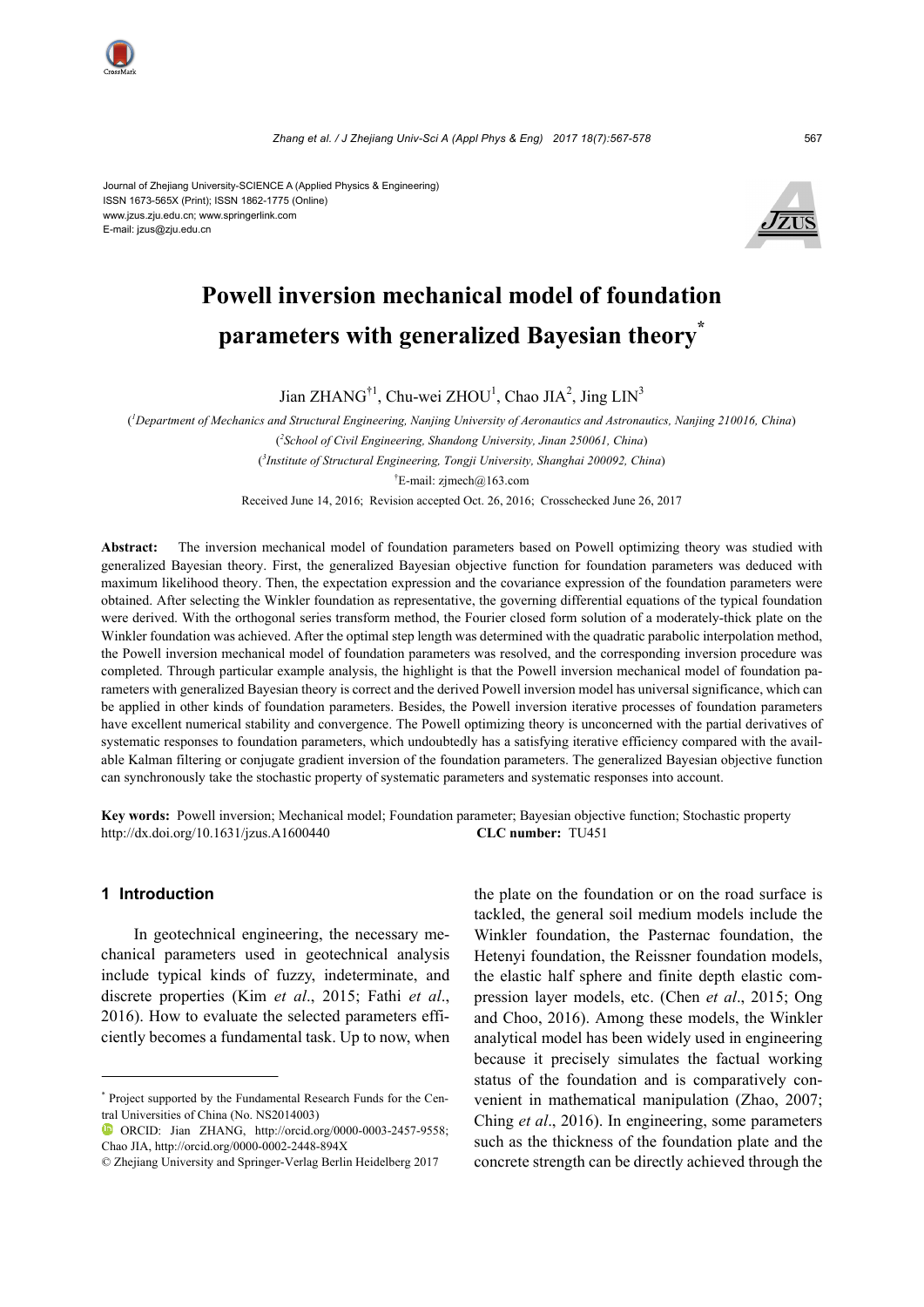spot experiment while some parameters such as the foundation parameter cannot be concisely gained. The parameters are sometimes determined by experiences which cannot take the influence of stochastic factors into account. Thus, if the parameters can be accurately inverted with systematic responses of different measuring times and spatial spots, it helps to evaluate and forecast performance of the foundation more precisely (Xin *et al*., 2014; Zong *et al*., 2014; Jia and Chi, 2015; Li *et al*., 2015). The parameters might be determined through some specific methods including parameter inversion methods (Sarp Arsava *et al*., 2016). In recent years, there has been some research emphasis on the inversion problems and some achievement in dealing with the inversion of the Winkler foundation parameter (Xie, 2011). Nevertheless, the conjugate gradient theory has been successfully used in parameter inversion (Zhao, 2007), and the Kalman filtering theory, which has the advantages of auto revision and auto optimization, has also been successfully applied in the inversion of the foundation parameter (Zhang *et al*., 2008). However, it is unfortunately a deficiency that in both the Kalman filtering theory and the conjugate gradient theory, the partial derivatives of the systematic responses to the Winkler foundation parameters must be repeatedly computed in iterative processes, which will consequentially lead to lower computational efficiency and error accumulation. As an improvement, the Powell optimizing method is not concerned with the perplexing partial derivatives. In addition, it has been proved that the Pasternac foundation model as well as some other foundation models are undoubtedly more precise than the Winkler foundation model (Bouderba *et al*., 2013; Bousahla *et al*., 2014; Meziane *et al*., 2014; Zidi *et al*., 2014). The main point of this study is how to derive the Powell optimizing inversion mechanical model of foundation parameters with generalized Bayesian theory, and in order to make comparisons with other research results (Zhao, 2007; Zhang *et al*., 2008) in a convenient manner, the concise Winkler foundation model is chosen the same as Zhao (2007) and Zhang *et al*. (2008). Certainly, the following Powell optimizing inversion model based on generalized Bayesian theory has universal significance for different kinds of foundation parameters and only the corresponding foundation model should be considered.

Thus, in this paper, the generalized Bayesian objective function for foundation parameters is deduced with maximum likelihood theory. Then, the expectation expression and the covariance expression of the foundation parameters are obtained. With the Fourier closed form solution for the foundation, the Powell inversion mechanical model of foundation parameters is resolved and some typical examples are analyzed in detail.

#### **2 Generalized Bayesian objective function of foundation parameters**

During the process of Powell optimizing inversion of the soil medium model, the foundation parameters can be treated as random variables, which are noted as the random vector  $X=[x_1 x_2 ... x_m]^T$  (*m* is the dimension of the vector  $X$ ) to carry the parameter inversion into execution. In inversion research studies such as evaluation of models performance of fracture toughness of polymeric particle nanocomposites, detection of material interfaces in piezoelectric structures and detection of flaws in piezoelectric structures using extended finite element method (FEM) (Nanthakumar *et al*., 2013; 2016; Hamdia *et al*., 2016), Bayesian theory is widely applied because one of its superior properties lies in taking the stochastic property of systematic parameters and systematic responses into account efficiently. However, a much more efficient Bayesian objective function is derived below. From Bayesian theory, it can be noted:

$$
f(X | W^*) = \frac{f(W^* | X) f(X)}{f(W^*)},
$$
 (1)

where  $f(X)$  is the priori information distribution,  $f(W^*|X)$  is the conditional distribution of the systematic response,  $f(W^*)$  is the systematic response distribution, and  $f(X|W^*)$  is the posterior information distribution. It is presumed that the foundation parameters *X* conform to a Gaussian normal distribution, and then the priori information distribution  $f(X)$ is expressed:

$$
f(X) = (2\pi)^{-m/2} |C_X|^{-1/2}
$$
  
 
$$
\cdot \exp\left[-\frac{1}{2}(X - X_0)^T C_X^{-1}(X - X_0)\right],
$$
 (2)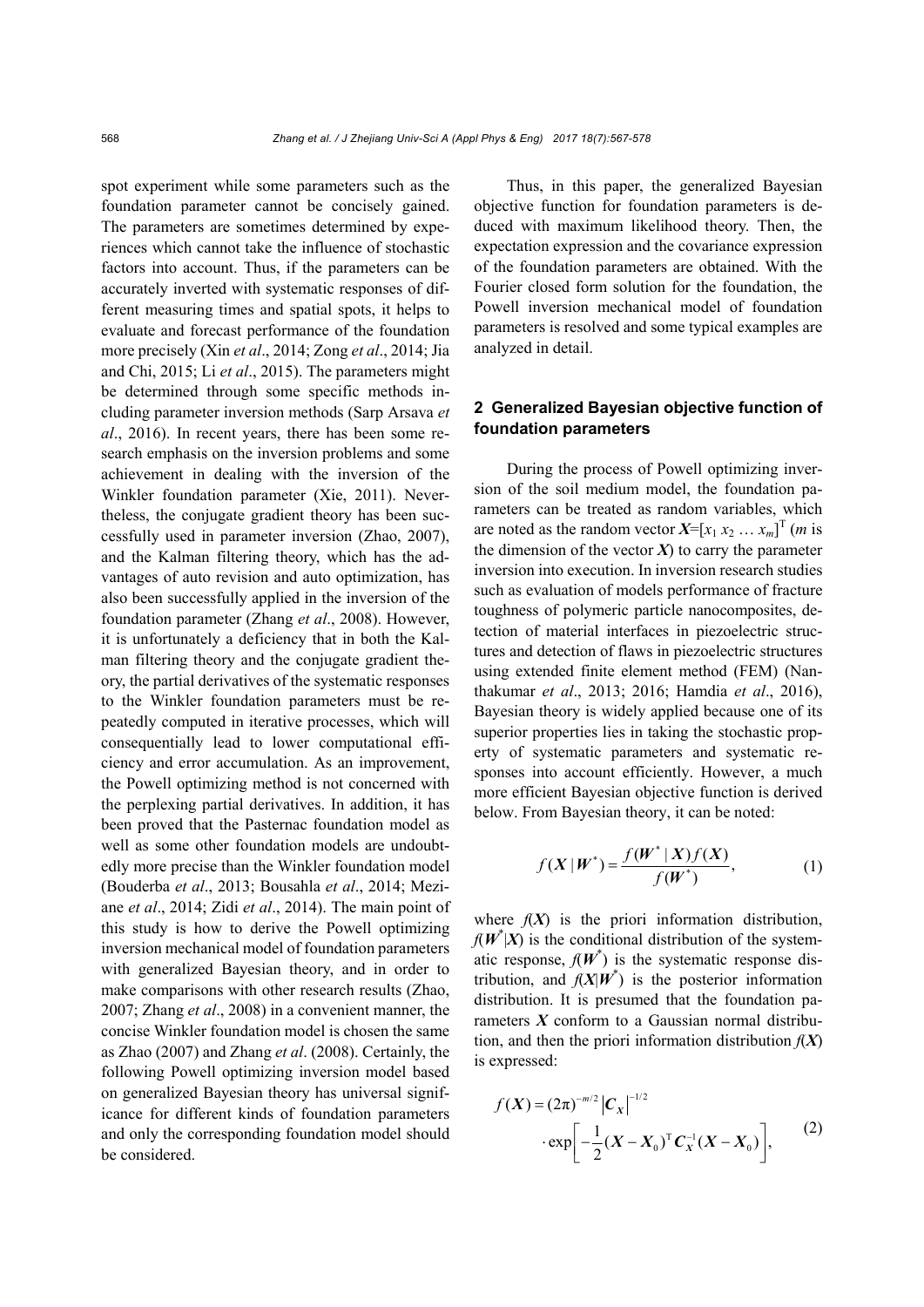where  $X_0$  and  $C_X$  are respectively the expectation vector and covariance matrix of foundation parameters *X*.

In engineering practice, the systematic responses at the testing nodes must be measured several times and the measured systematic response data  $W_i^*$  from each measure are all extracted from the total data *W*\* . If the ordinary Bayesian objective function is set up to inverse parameters, there is much repeated and worthless work. Thus, the generalized Bayesian objective function of the foundation parameters is deduced. The joint density function of  $W_i^*$  is 1  $\prod_{i=1}^{n} f(W_i^* | X)$ , where *n* is the number of times of the measured systematic response data. From maximum likelihood theory, it can be obtained:

$$
f(W^* | X) = (2\pi)^{-mn/2} \prod_{i=1}^n \Big| C_{W_i^*} \Big|^{-1/2}
$$
  
 
$$
\cdot \exp \Bigg[ -\frac{1}{2} \sum_{i=1}^n (W_i^* - W_i)^T C_{W_i^*}^{-1} (W_i^* - W_i) \Bigg],
$$
 (3)

where  $W_i = W_i(X)$  is the systematic response vector of the computational results. Substituting Eqs. (2) and (3) into Eq. (1), the generalized Bayesian objective function *J* can be derived as

$$
J = \sum_{i=1}^{n} (W_i^* - W_i)^{\mathrm{T}} C_{W_i^*}^{-1} (W_i^* - W_i)
$$
  
+  $(X - X_0)^{\mathrm{T}} C_X^{-1} (X - X_0).$  (4)

The generalized Bayesian objective function *J* in Eq. (4) is utilized in the Powell optimizing inversion. In order to attain the variance inversion result of the foundation parameters  $X$ , from Eq. (4) the partial differentiations of the generalized objective function *J* to the foundation parameters *X* are expressed:

$$
\frac{\partial J}{\partial X} = \sum_{i=1}^{n} 2 \left( \frac{\partial W_i}{\partial X} \right)^{\mathrm{T}} C_{W_i^*}^{-1} (W_i - W_i^*) + 2 C_X^{-1} (X - X_0).
$$
\n(5)

When  $W_i(X)$  is submitted with a Taylor formula expansion at the expectation point *X* and only the zeroand first-order items are reserved, it can be derived as

$$
W_i(X) = W_i(\overline{X}) + S_i(\overline{X})(X - \overline{X}), \tag{6}
$$

where the sensitivity matrix  $S_i(X) = \frac{\partial W_i}{\partial Y_i}$  $S_i(\overline{X}) = \frac{\partial W_i}{\partial X}\Big|_{X=\overline{X}}$ *X* . Substituting Eq. (6) into Eq. (5) gives

$$
\frac{\partial J}{\partial X} = \sum_{i=1}^{n} 2S_i^{\mathrm{T}} C_{W_i^*}^{-1} (\overline{W_i} + S_i X - S_i \overline{X} - W_i^*)
$$
  
+2C<sub>X</sub><sup>-1</sup> (X - X<sub>0</sub>), (7)

where  $\overline{W_i} = W_i(\overline{X})$ . When the generalized Bayesian objective function *J* reaches the minimum value, Eq. (7) equals zero. Then,

$$
\left(\sum_{i=1}^{n} \mathbf{S}_{i}^{\mathrm{T}} \mathbf{C}_{\mathbf{W}_{i}^{*}}^{-1} \mathbf{S}_{i} + \mathbf{C}_{X}^{-1}\right) \mathbf{X} =
$$
\n
$$
\sum_{i=1}^{n} \mathbf{S}_{i}^{\mathrm{T}} \mathbf{C}_{\mathbf{W}_{i}^{*}}^{-1} (\mathbf{W}_{i}^{*} - \overline{\mathbf{W}}_{i} + \mathbf{S}_{i} \overline{\mathbf{X}}) + \mathbf{C}_{X}^{-1} \mathbf{X}_{0}.
$$
\n(8)

Assuming  $\boldsymbol{H} = \sum \boldsymbol{S}_i^{\mathrm{T}} \boldsymbol{C}_{\boldsymbol{w}^*}^{-1} \boldsymbol{S}_i + \boldsymbol{C}_{\boldsymbol{X}}^{-1}$ <sup>1</sup> *<sup>i</sup> n*  $\sum_{i=1}$   $\boldsymbol{S}_i^\mathrm{T} \boldsymbol{C}_{\boldsymbol{W}_i^*}^{-1} \boldsymbol{S}_i + \boldsymbol{C}_{\boldsymbol{X}_i}^{-1}$  $H = \sum_{i=1} S_i^T C_{W_i^*}^{-1} S_i + C_X^{-1}$  and  $M=$  $_1$   $\sim$   $m_2$  $H^{-1}$   $\left[ S_1^{\text{T}} C_{W_1^*}^{-1}, S_2^{\text{T}} C_{W_2^*}^{-1}, \cdots, S_n^{\text{T}} C_{W_n^*}^{-1} \right]$ , from Eq. (8) the

inversion value  $\hat{X}$  of the foundation parameters  $\hat{X}$ can be written as

$$
\hat{X} = (I - MS)X_0 + MW^* - M(\overline{W} - S\overline{X}), \qquad (9)
$$

where *I* is a unit matrix and  $W^* = [W_1^*, W_2^*, \dots, W_n^*]^T$ , and  $W_i^*$  is the vector of the measured systematic response data of the *i*th time.  $\overline{W} = \left[ \overline{W_1}, \overline{W_2}, \dots, \overline{W_n} \right]^\text{T}$ , where  $\overline{W}_i$  is the systematic response vector of computational data of the *i*th time at the expectation point *X*.  $S=[S_1, S_2, \cdots, S_n]$ , where  $S_i$  is the sensitivity matrix of the measured systematic responses of the *i*th time. Assuming the priori information  $X_0$  of the foundation parameters  $X$  is unrelated to the measured systematic response data  $W_i^*$ , from Eq. (9) the variance of  $\hat{X}$ can be written as

$$
\boldsymbol{C}_{\hat{\boldsymbol{X}}} = [\boldsymbol{I} - \boldsymbol{M}\boldsymbol{S}]\boldsymbol{C}_{\boldsymbol{X}}[\boldsymbol{I} - \boldsymbol{M}\boldsymbol{S}]^{\mathrm{T}} + \boldsymbol{M}\boldsymbol{C}_{\boldsymbol{W}^*}\boldsymbol{M}^{\mathrm{T}}, \quad (10)
$$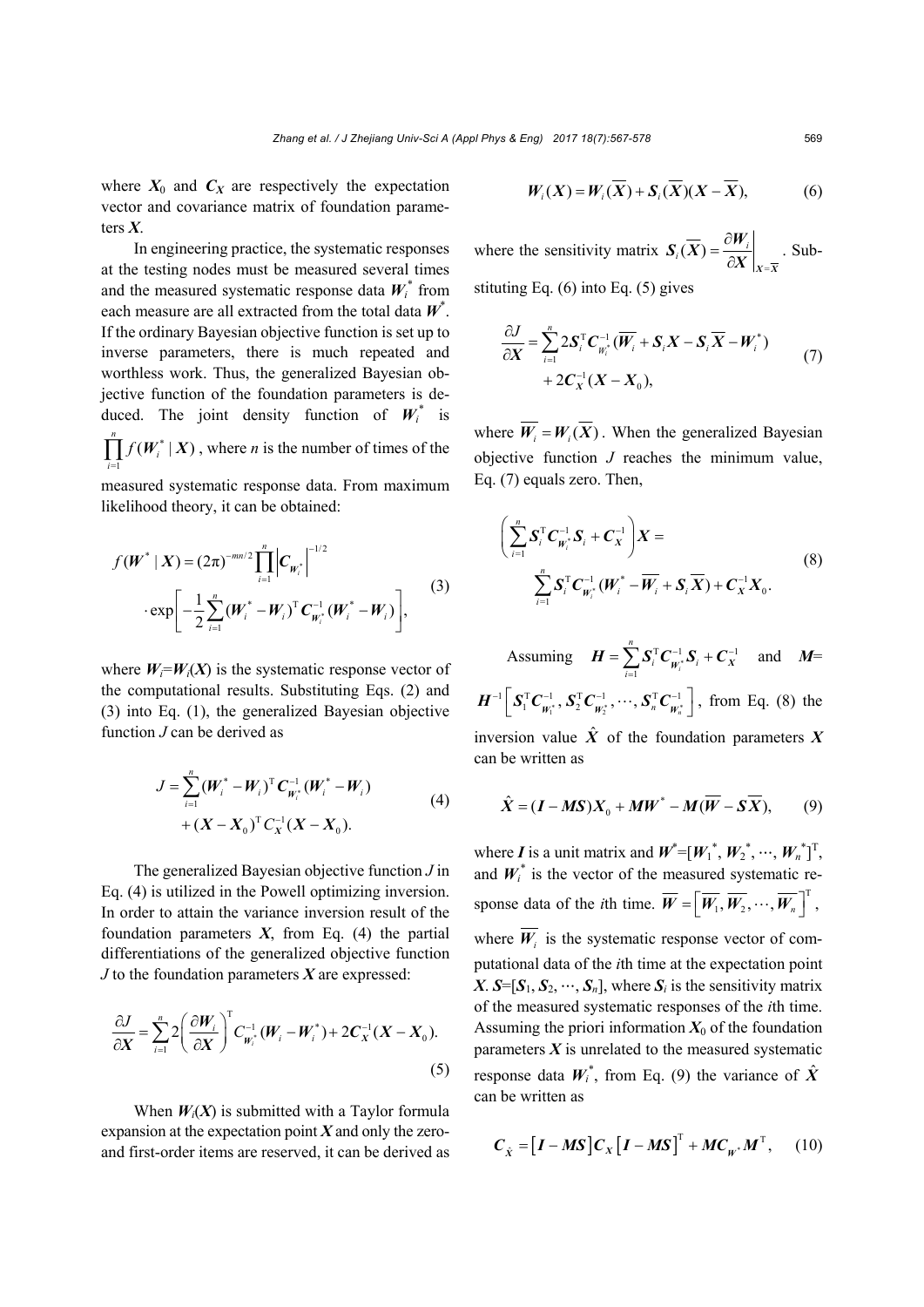where  $C_{w^*} = \text{diag}(C_{w_1^*}, C_{w_2^*}, \dots, C_{w_n^*})$  and  $C_{w_i^*}$  is the covariance matrix of the measured systematic response data of the *i*th time. Using the non-singularity property of  $C_X$  and  $C_{w^*}$ , Eq. (10) can be transformed into the summation form of

$$
C_{\hat{X}} = \left[ C_X^{-1} + \sum_{i=1}^n S_i^{\mathrm{T}} C_{W_i^*}^{-1} S_i \right]^{-1}.
$$
 (11)

# **3 Fourier closed form solution for the foundation model**

In Eq. (4), the systematic response vector  $W_i$  of the computational results must be grasped ahead of inversion iterative analysis. The Pasternac foundation model and some other foundation models are considered to be more precise than the Winkler foundation model of moderately-thick plate supposition (Belabed *et al*., 2014; Hebali *et al*., 2014; Bourada *et al*., 2015; Hamidi *et al*., 2015; Yahia *et al*., 2015; Bennoun *et al*., 2016). Although in order to make comparisons with the achievements conveniently (Zhao, 2007; Zhang *et al*., 2008), the Winkler foundation model is deliberately chosen, it will not affect the research emphasis of how to derive the Powell optimizing inversion mechanical model of foundation parameters with generalized Bayesian theory.

The main suppositions is that the normal line of the middle surface before deformation remains a straight line after deformation, but it may be not vertical to the middle surface, which means the transversal shearing deformation effect is admitted and the stress vertical to the middle surface can be ignored (Zhang *et al*., 2008; Xie, 2011). The displacement field of the moderately-thick plate in Fig. 1 can be expressed:

$$
\begin{cases}\n u(x, y, z) = z\theta_x(x, y), \\
 v(x, y, z) = z\theta_y(x, y), \\
 w(x, y, z) = w(x, y),\n\end{cases}
$$
\n(12)

where  $x$ ,  $y$  are the rectangular coordinates of the plate plane and *z* is the thickness coordinate. *u*, *v*, and *w* are the displacements along the  $x$ ,  $y$ , and  $z$  directions, respectively.  $\theta_x$  and  $\theta_y$  are the rotational displacements of the normal lines of *x*-*z* plane and *y*-*z* plane, respectively. The equations between generalized stress and strain of the moderately-thick plate are derived as

$$
\boldsymbol{\sigma}_{\mathrm{f}} = \boldsymbol{D}_{\mathrm{f}} \boldsymbol{\varepsilon}_{\mathrm{f}} , \qquad (13)
$$

$$
\boldsymbol{\sigma}_{\rm s} = \boldsymbol{D}_{\rm s} \boldsymbol{\varepsilon}_{\rm s},\tag{14}
$$

where 
$$
\sigma_f = [M_x \quad M_y \quad M_{xy}]^T
$$
 and  $\varepsilon_f = \begin{bmatrix} \frac{\partial \theta_x}{\partial x} & \frac{\partial \theta_y}{\partial y} \end{bmatrix}$ 

T  $\frac{y}{x}$   $\frac{y}{y}$ *y x*  $\partial \theta_{\rm v}$   $\partial \theta_{\rm v}$  $\left[\frac{\partial v_x}{\partial y} + \frac{\partial v_y}{\partial x}\right]$  are defined as generalized bending

stresses and generalized bending strains, respectively.

$$
\boldsymbol{\sigma}_s = [\boldsymbol{Q}_x \ \boldsymbol{Q}_y]^T
$$
 and  $\boldsymbol{\varepsilon}_s = \begin{bmatrix} \theta_x + \frac{\partial w}{\partial x} & \theta_y + \frac{\partial w}{\partial y} \end{bmatrix}^T$  are de-

fined as generalized shearing stresses and generalized shearing strains, respectively.  $D_f$  is defined as the bending elastic matrix which is connected to the elastic modulus, Poisson's ratio, and the thickness of the moderately-thick plate.  $D_s$  is defined as the shearing elastic matrix which is connected to the shearing elastic modulus, the thickness, and the shearing correction coefficient of the moderatelythick plate. When the forces including surface tension are neglected, the governing differential equations for the moderately-thick plate on the Winkler foundation can be written as

$$
\begin{cases}\n\frac{\partial \mathbf{Q}_x}{\partial x} + \frac{\partial \mathbf{Q}_y}{\partial y} + q - kw = 0, \\
\frac{\partial \mathbf{M}_x}{\partial x} + \frac{\partial \mathbf{M}_{xy}}{\partial y} - \mathbf{Q}_x = 0, \\
\frac{\partial \mathbf{M}_{xy}}{\partial x} + \frac{\partial \mathbf{M}_y}{\partial y} - \mathbf{Q}_y = 0,\n\end{cases}
$$
\n(15)

where *k* is the Winkler foundation parameter, and *q* is the load density in the *z* direction. The boundary conditions of the plate are considered as simply supported. Directly solving the governing differential Eq. (15) is very difficult and therefore the Fourier transform method is used. Substituting Eqs. (13) and (14) into Eq. (15), the important governing differential Eq. (15) can be turned into the differential equations with the variables named  $\theta_x$ ,  $\theta_y$ , and *w*. Then, the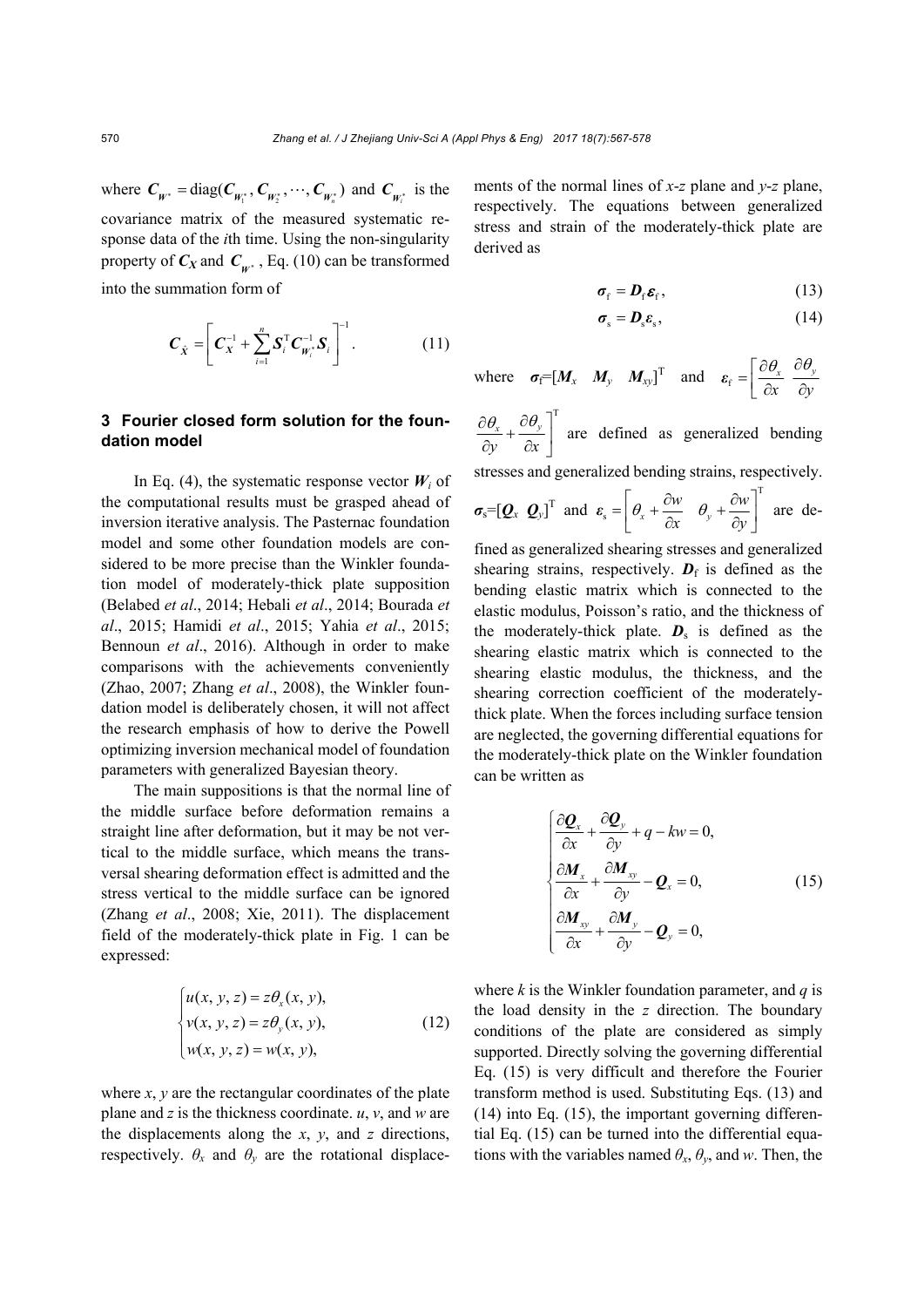three variables are expanded in the form of multiple Fourier orthogonal series, and they can be obtained as

$$
\begin{cases}\n\theta_x = \sum_m \sum_n A_{mn} \cos \alpha_m x \sin \beta_n y, \\
\theta_y = \sum_m \sum_n B_{mn} \sin \alpha_m x \cos \beta_n y, \\
w = \sum_m \sum_n C_{mn} \sin \alpha_m x \sin \beta_n y,\n\end{cases} \tag{16}
$$

where *m* and *n* are the multiple Fourier series terms;  $\alpha_m$  and  $\beta_n$  are the Fourier expanded coefficients;  $A_{mn}$ , *Bmn*, and *Cmn* are the undetermined coefficients. Based on the orthogonal series transform method, substituting Eq. (16) into the achieved differential equations with the variables  $\theta_x$ ,  $\theta_y$ , and *w* of the moderatelythick plate on the Winkler foundation, the discussed differential equations can be transformed into the linear algebraic equations with the variables  $A_{mn}$ ,  $B_{mn}$ , and *Cmn*, which can be easily solved. After the undetermined coefficients  $A_{mn}$ ,  $B_{mn}$ , and  $C_{mn}$  are determined and then back substituted into Eq. (16), the displacement field functions  $\theta_x$ ,  $\theta_y$ , and *w* for the Winkler foundation are obtained, which are viewed as the necessary computational systematic responses during Powell optimizing inversion of the foundation parameters. It is convincing that the Powell optimizing inversion model based on generalized Bayesian theory has universal significance for other different kinds of foundation parameters if the discussed Eqs. (13)–(15) are properly substituted.



**Fig. 1 Moderately-thick plate on the foundation**

## **4 Powell stochastic inversion mechanical model for the foundation parameters**

#### **4.1 Powell theory**

The available optimizing methods can be mainly assorted into two kinds: the first is the direct searching method such as the Powell method and the complex method, and the second is the gradient optimizing method such as the Broyden-Fletcher-Goldfarb-Shanno (BFGS) method and the conjugate gradient method. The gradient optimizing method incessantly changes the matrix scale to produce new searching directions during the optimizing iterative processes. The gradient optimizing method has to determine the partial differentiations of objective function to systematic parameters, which inevitably leads to error accumulation, as in the Kalman filtering method. However, the direct searching method is independent of the partial differentiations of the objective function to systematic parameters and is especially applicable for the objective function without analytic expression shown in Eq. (4). Among the available direct searching methods, Powell theory can be regarded as an effective method (Zhang *et al*., 2012), which uses a 1D searching method to produce the optimal orientations in the parallel directions from different initial searching points.

Combined with generalized Bayesian theory, the Powell stochastic inversion flowchart is shown in Fig. 2 and the inversion steps of the foundation parameters are presented as follows:

1. Select the initial values  $X^{0,0}$  of the foundation parameters *X* and the initial searching direction  $d^{0,i}$ and let  $d^{0,i} = e_i$ , where  $e_i$  is the unit coordinate vector, the variable  $i=1, 2, \dots, m$ , and *m* is the dimension of the foundation parameters  $X$ . Take the convergence criteria  $\varepsilon_1$  and  $\varepsilon_2$ , then let the iterative variable  $k=0$ .

2. Begin with the foundation parameters  $X^{k,0}$  and complete 1D searching in turn along the optimizing direction  $d^{k,i}$  ( $i=1, 2, \cdots, m$ ), which means that  $J(X^{k,i})$ =  $\min J(X^{k,i-1} + hd^{k,i})$ , where *h* is the step length. Then, *h* the foundation parameter series  $X^{k,i}$  are obtained.

3. From the Bayesian objective function Eq. (4), Eq. (17) is calculated as follows and the subscript *l* is subsequently recorded:

$$
\Delta_i^k = \max_{1 \le i \le m} \Delta_i^k = \max_{1 \le i \le m} \Big[ J(X^{k,i-1}) - J(X^{k,i}) \Big]. \tag{17}
$$

4. Begin with the foundation parameters  $X^{k,m}$  and implement a 1D search along the search direction  $d^{k} = X^{k,m} - X^{k,0}$ , which means that  $J(X^{k+1,0}) =$  $\min_{h} J(X^{k,m} + hd^k)$ , and then the foundation parameters  $X^{k+1,0}$  are achieved.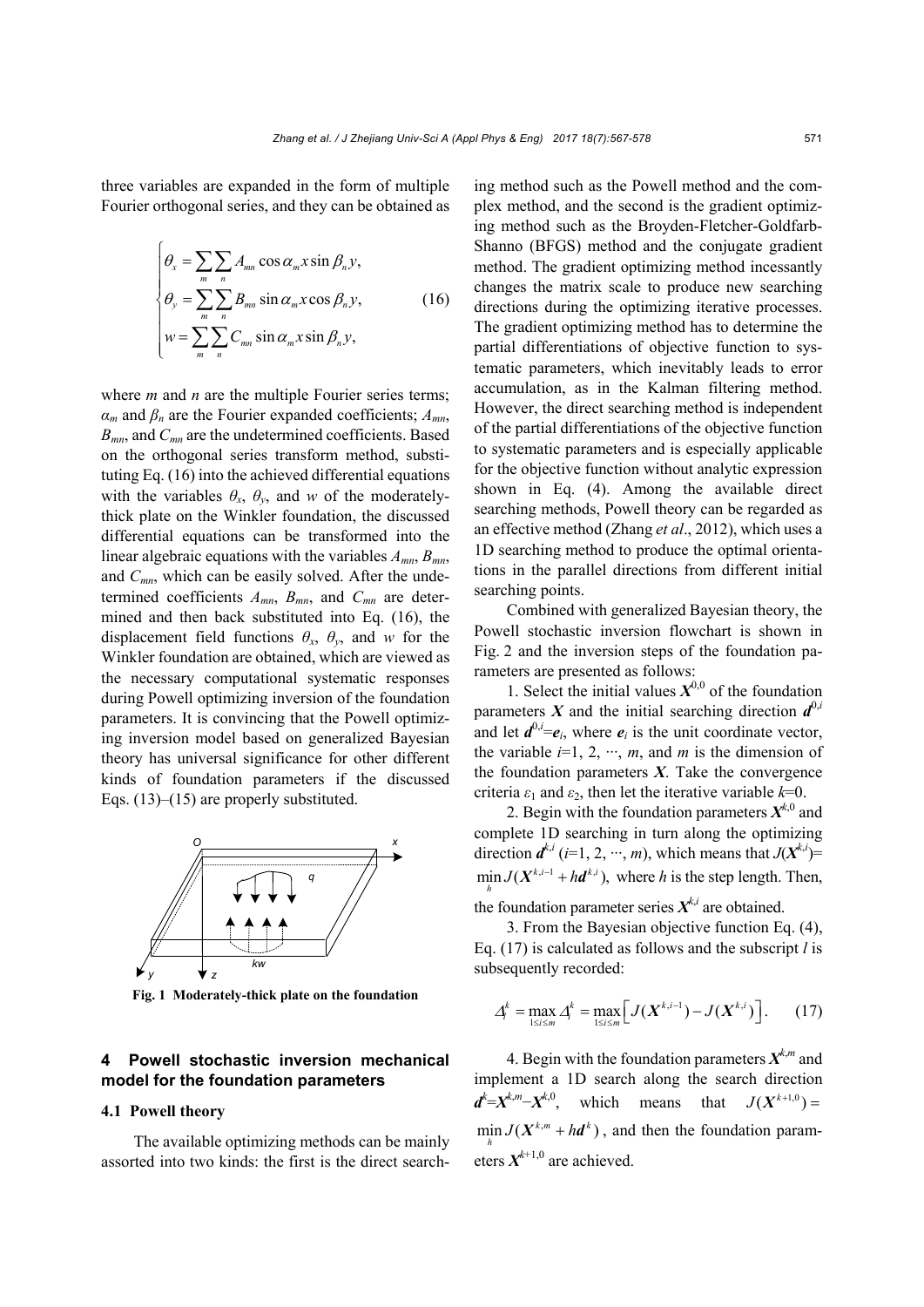

**Fig. 2 Flowchart of the Powell stochastic inversion of the foundation parameters** 

5. The convergence judgment Eq. (18) is completed to judge whether the Powell iteration is convergent or not:

$$
\left| J(X^{k+1,0}) \right| < \varepsilon_1,
$$
\n
$$
\left\| X^{k+1,0} - X^{k,0} \right\|_2 < \varepsilon_2.
$$
\n
$$
(18)
$$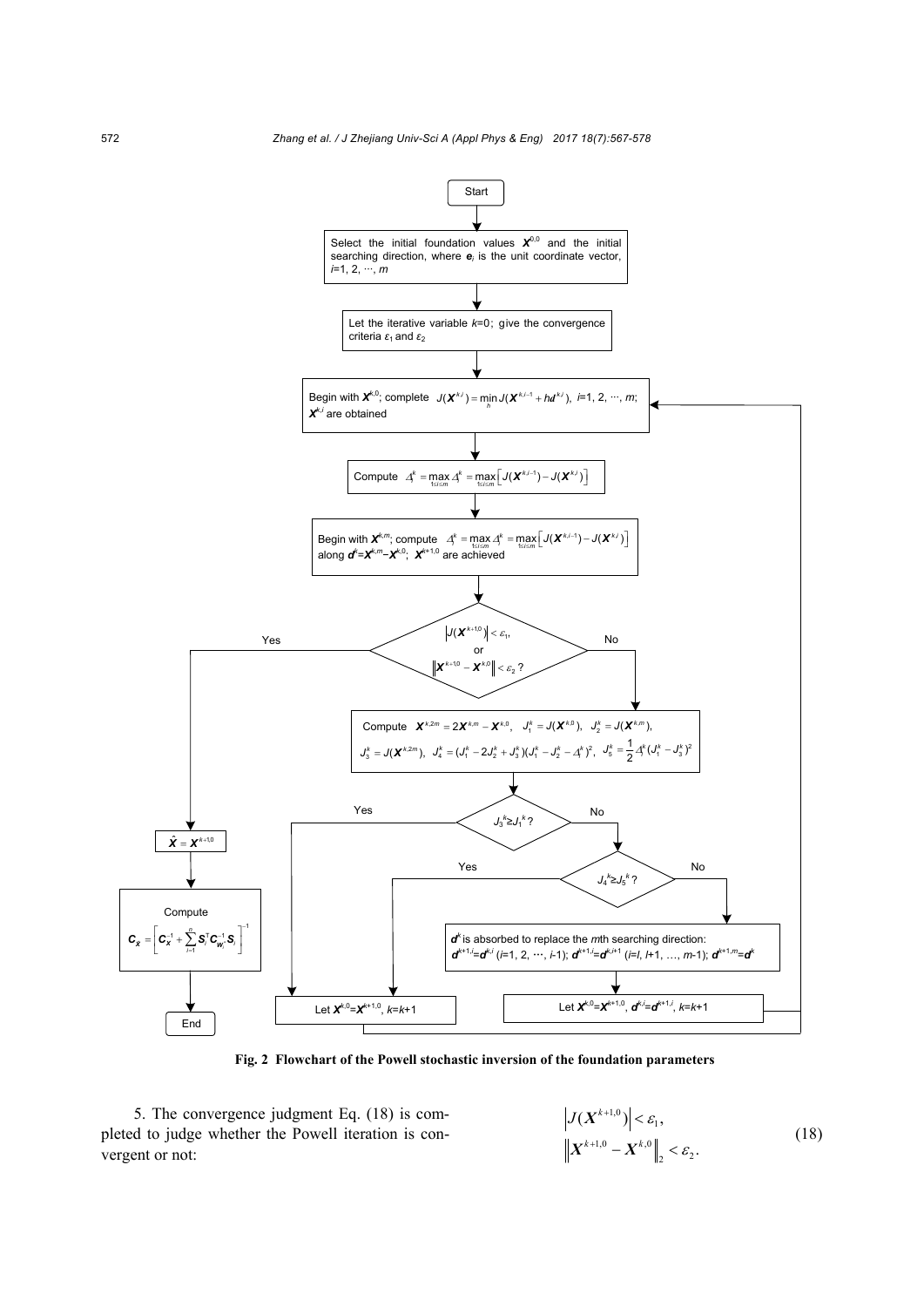If  $\varepsilon_1$  or  $\varepsilon_2$  is satisfied, the Powell iteration is convergent and the inversion results of the foundation parameters *X* are  $\hat{X} = X^{k+1,0}$ . The iteration is terminated and goes to step 10. Otherwise, continue the next step.

6. This step is the judgment computation on whether the searching direction  $d^k$  is absorbed. Supposed that  $X^{k,2m} = 2X^{k,m} - X^{k,0}$ , then the following equations result from Eqs. (4) and (17):

$$
J_1^k = J(X^{k,0}),
$$
  
\n
$$
J_2^k = J(X^{k,m}),
$$
  
\n
$$
J_3^k = J(X^{k,2m}),
$$
  
\n
$$
J_4^k = (J_1^k - 2J_2^k + J_3^k)(J_1^k - J_2^k - J_1^k)^2,
$$
  
\n
$$
J_5^k = \frac{1}{2} A_f^k (J_1^k - J_3^k)^2.
$$
\n(19)

If  $J_3^k \geq J_1^k$ , it is useless for absorbing the searching direction  $d^k$ . Therefore, the available searching direction is unchanged and go into step 9. Otherwise, continue the next step.

7. If  $J_4^k \geq J_5^k$ , the available searching direction is unchanged and go into step 9. Otherwise, the calculation defined as absorbing the searching direction  $d^k$  is completed, in which the searching direction  $d^{k,l}$ in the available searching directions is deleted and the searching direction  $d^k$  is absorbed to replace the *m*th searching direction:

$$
d^{k+1,i} = d^{k,i}, \quad i = 1, 2, \dots, l-1,
$$
  
\n
$$
d^{k+1,i} = d^{k,i+1}, \quad i = l, l+1, \dots, m-1,
$$
  
\n
$$
d^{k+1,m} = d^k.
$$
\n(20)

8. Let  $X^{k,0} = X^{k+1,0}$ ,  $d^{k,i} = d^{k+1,i}$ ,  $k=k+1$ , and go back to step 2 to continue iterating.

9. Let  $X^{k,0} = X^{k+1,0}$ ,  $k=k+1$  and go back to step 2 to continue iterating.

10. From Eq. (11), the covariance  $C_{\hat{x}}$  of the foundation parameters *X* is achieved.

#### **4.2 Determination of the optimal step length**

Searching of the optimal step length *h* is necessary in the step 2 and step 4 of the Powell stochastic inversion steps of the Winkler foundation parameters, which is a fairly complicated problem in the analysis of parameter inversion (Zhang *et al*., 2008; 2012). In the available studies, the 1D searching method is mainly referred to as the golden section method, the quadratic parabolic interpolation method, etc. Among these methods, the quadratic parabolic interpolation method has much satisfying computational efficiency, which can automatically determine the span of the optimal step length *h* and then optimize the step length. The main steps include:

1. Determination of the span where the optimal step length *h* lies. Assume the initial step length  $h_1$ and a step length increment  $h_0$  and set  $h_2=h_0+h_1$ . If  $J(h_1) \geq J(h_2)$ , the step length increment is defined as  $h_k = h_{k-1} + 2^{k-2}h_0$ , where  $k \geq 3$  is calculated. The calculation does not cease until *J*( $h_k$ )≥*J*( $h_{k-1}$ ). If not, the other step length increment is defined as  $h_k=h_{k-1}+2^{k-3}h_0$ , where  $k \geq 3$  is calculated. Similarly, the calculation does not cease until  $J(h_k) \ge J(h_{k-1})$ . When the iterative calculation is completed, the range of the optimal step length *h* is obtained and noted as  $[h_a, h_d]$ .

2. Interpolation of the optimal step length *h*. On basis of the function extremum theory of the Bayesian objective function and through pertinent mathematical deductions, the optimal step length *h* is achieved:

$$
h = \frac{1}{2} \left( h_a + h_d - \frac{h_b}{h_c} \right),
$$
  
\n
$$
h_b = \frac{J(h_a) - J(h_a)}{h_a - h_a},
$$
  
\n
$$
h_c = \frac{1}{h_c - h_d} \left[ \frac{J(h_c) - J(h_a)}{h_c - h_a} - h_b \right],
$$
\n(21)

where  $h_a$  and  $h_d$  are the values of the two endpoints of the span where the optimal step length *h* lies.  $h_b$  and  $h_c$ are both transitional variables.  $h<sub>e</sub>$  is the middle point of the range  $[h_a, h_d]$ .

#### **5 Example analysis**

In order to put the Powell stochastic inversion of the foundation parameters with generalized Bayesian objective function into action, the inversion program named POWKER.for is compiled in which the subprogram of the Fourier closed form solution is employed. The reliability of the subprogram has been validated (Zhang *et al*., 2008), and the validation is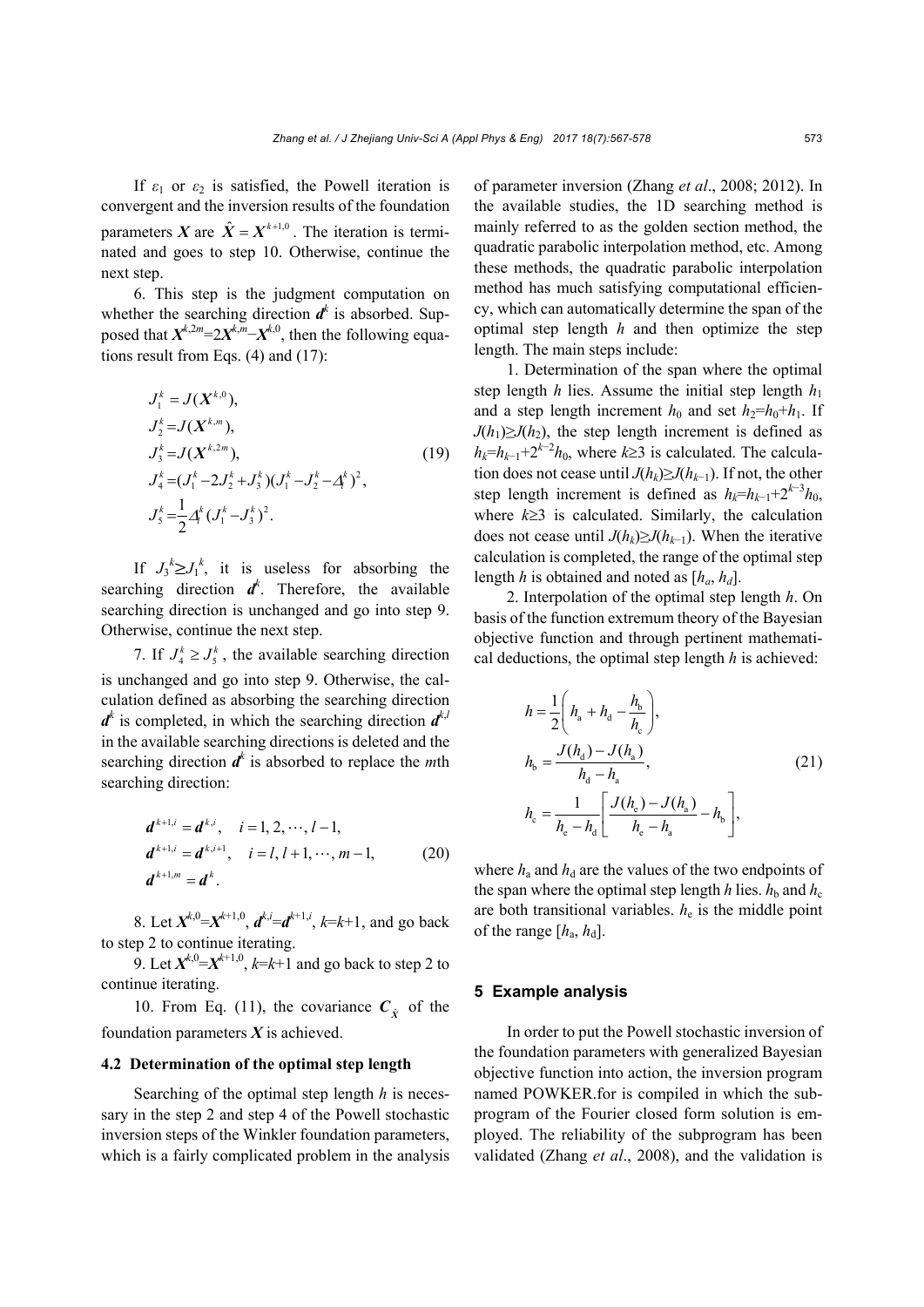not repeated in this paper. Three different kinds of Winkler foundations in Fig. 3, on which three different concrete bearing plates are respectively placed, are taken into account. The dimension, elastic modulus, Poisson's ratio and the shearing correction coefficient of the plates, and both the true value and the coefficient of variation of the Winkler foundations are presented in Table 1. The uniform loads *q*<sup>1</sup> and  $q_2$ , which equal 200 N/cm<sup>2</sup> and 120 N/cm<sup>2</sup>, respectively, along the *z* coordinate direction are applied on a concrete bearing plate on the first and second Winkler foundations, respectively, and the concentrated load *P*, which equals 4000 kN, is applied on concrete bearing plate on the third Winkler foundation. The four selected points on the concrete bearing plate in Fig. 4 are viewed as the displacement measurement spots and the displacement of each selected point is measured five times to take into account of measurement error. The displacement measurement data and the displacement standard variance data are listed in Table 2.



**Fig. 3 Concrete bearing plate on Winkler foundation**



**Fig. 4 The four selected points on a concrete bearing plate** *a* is the length dimension; *b* is the width dimension

**Circumstance 1** In order to validate the reliability of this Powell optimizing inversion theory and the correctness of the completed analytical program, the priori information of the Winkler foundation parameter is firstly supposed to satisfy a precise condition. The priori information data of the three Winkler foundation parameters are 105, 80, and 65  $N/cm<sup>3</sup>$ , respectively. The two groups of the initial parameter data  $k_{10}$  and  $k_{20}$  are set as 150 and 30 N/cm<sup>3</sup>, respectively. The convergence tolerances of  $\varepsilon_1$  and  $\varepsilon_2$  are both equal to 0.001. Combined with the displacement measurement and the displacement standard variance shown in Table 2 and from the developed inversion program, the Powell optimizing results are achieved in Fig. 5 and Table 3. From the results in Fig. 5 and Table 3, although different initial parameter data are set, the relative errors of the Winkler foundation parameters are far less than 5% and the Powell iterative inversion processes are steadily convergent to the true values, which indicates that this Powell optimizing inversion mechanical model is correct and the completed program is reliable. From the inversion analysis, unlike the Kalman filtering theory and the conjugate gradient theory (Zhao, 2007; Zhang *et al*., 2008), the partial derivatives of the systematic responses to the Winkler foundation parameters are not involved in the Powell inversion processes, which



**Fig. 5 Powell iterative inversion process in circumstance**  1: (a)  $k_{10}$  is selected; (b)  $k_{20}$  is selected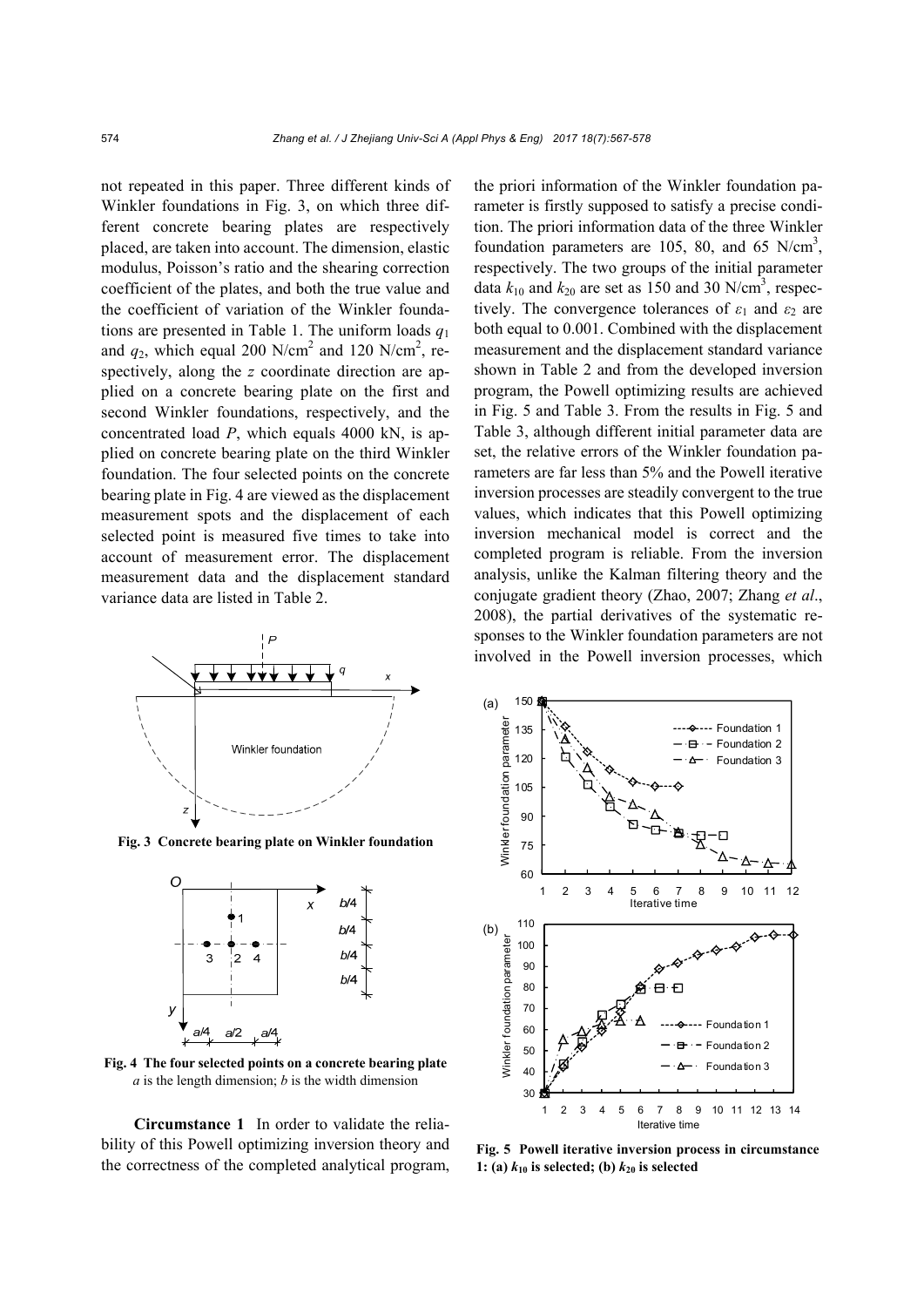| THOICE DIMENSIONS OF COMPLETE SCHILLING PARTS WHEN OVEREST PHILIPPINESS |          |          |            |                              |              |                    |                       |              |  |
|-------------------------------------------------------------------------|----------|----------|------------|------------------------------|--------------|--------------------|-----------------------|--------------|--|
| Foundation                                                              | Plate    | Plate    | Plate      | Elastic                      | Poisson's    | Shearing           | Winkler               | Variation    |  |
|                                                                         | length,  | width,   | thickness. | modulus.                     | ratio, $\mu$ | correction         | parameter,            | coefficient. |  |
|                                                                         | $a$ (cm) | $b$ (cm) | $t$ (cm)   | E(N/cm <sup>2</sup> )        |              | coefficient, $\nu$ | k(N/cm <sup>3</sup> ) |              |  |
|                                                                         | 120      | 160      | 10         | 3.0 $\times$ 10 <sup>6</sup> | 0.16         | 0.83               | 105                   | 0.1          |  |
| Н                                                                       | 100      | 80       |            | $3.2 \times 10^{6}$          | 0.17         | 0.83               | 80                    | 0.1          |  |
| Ш                                                                       | 60       | 20       | 10         | 3.0×10 <sup>6</sup>          | 0.17         | 0.83               | 65                    | 0.1          |  |

**Table 1 Dimensions of concrete bearing plate and other parameters** 

| Foundation<br>number | Selected<br>points<br>number | $w_1$ | $W_2$ | $W_3$ | $W_4$ | $W_5$ | $\sigma_{w1}$ | $\sigma_{w2}$ | $\sigma_{w3}$ | $\sigma_{w4}$ | $\sigma_{w5}$ |
|----------------------|------------------------------|-------|-------|-------|-------|-------|---------------|---------------|---------------|---------------|---------------|
|                      | $\bf{1}$                     | 0.591 | 0.597 | 0.594 | 0.598 | 0.585 | 0.015         | 0.013         | 0.018         | 0.012         | 0.017         |
| I                    | 2                            | 0.793 | 0.798 | 0.797 | 0.788 | 0.792 | 0.022         | 0.026         | 0.028         | 0.020         | 0.025         |
|                      | 3                            | 0.573 | 0.575 | 0.578 | 0.568 | 0.569 | 0.015         | 0.018         | 0.012         | 0.016         | 0.019         |
|                      | 4                            | 0.571 | 0.574 | 0.567 | 0.575 | 0.577 | 0.013         | 0.016         | 0.015         | 0.011         | 0.018         |
|                      | 1                            | 0.143 | 0.141 | 0.139 | 0.146 | 0.138 | 0.011         | 0.008         | 0.009         | 0.006         | 0.012         |
| П                    | 2                            | 0.199 | 0.192 | 0.195 | 0.203 | 0.206 | 0.012         | 0.005         | 0.007         | 0.010         | 0.009         |
|                      | 3                            | 0.146 | 0.144 | 0.151 | 0.150 | 0.142 | 0.010         | 0.006         | 0.008         | 0.004         | 0.007         |
|                      | 4                            | 0.141 | 0.153 | 0.143 | 0.142 | 0.147 | 0.007         | 0.011         | 0.012         | 0.009         | 0.008         |
| Ш                    | $\mathbf{I}$                 | 0.449 | 0.452 | 0.447 | 0.451 | 0.448 | 0.006         | 0.010         | 0.009         | 0.008         | 0.011         |
|                      | $\overline{c}$               | 1.156 | 1.159 | 1.153 | 1.161 | 1.153 | 1.041         | 1.045         | 1.036         | 1.039         | 1.043         |
|                      | 3                            | 0.635 | 0.633 | 0.631 | 0.632 | 0.638 | 0.013         | 0.006         | 0.007         | 0.011         | 0.008         |
|                      | 4                            | 0.640 | 0.632 | 0.635 | 0.637 | 0.636 | 0.011         | 0.008         | 0.009         | 0.008         | 0.010         |

**Table 3 Powell optimizing results in circumstance 1** 

| Group    | Number of<br>foundation | Final parameter<br>(N/cm <sup>3</sup> ) | Iterative time | Relative error<br>$\left(\%\right)$ | Convergent      |
|----------|-------------------------|-----------------------------------------|----------------|-------------------------------------|-----------------|
|          |                         | 105.895                                 |                | 0.852                               | $\varepsilon_1$ |
| $k_{10}$ | 2                       | 80.305                                  | 9              | 0.381                               | $\varepsilon_2$ |
|          |                         | 65.448                                  | 12             | 0.689                               | $\varepsilon_2$ |
|          |                         | 104.877                                 | 14             | 0.117                               | $\varepsilon_2$ |
| $k_{20}$ | 2                       | 79.877                                  | 8              | 0.154                               | $\varepsilon_2$ |
|          | 3                       | 64.579                                  | 6              | 0.648                               | $\varepsilon_1$ |

consequentially leads to higher computational efficiency.

**Circumstance 2** The priori information of the Winkler foundation parameter is supposed not to satisfy the precise condition, which means that the deviation degree of the priori information from the true parameter value exceeds 10%. From large quantities of trial computations, it is a pity that the Powell iterative processes are always divergent because the second item in Eq. (4) cannot converge in accordance with the set criteria in Eq. (18). In engineering practice, the priori information cannot be always precisely grasped and in this circumstance, the second item in Eq. (4) should be omitted and the discussed generalized Bayesian objective function is changed into the generalized Markov form (Zhang *et al*., 2012). The rest of the data are the same as in circumstance 1 and from the developed inversion program, the Powell optimizing results are shown in Fig. 6 and Table 4. From the results in Fig. 6 and Table 4, the Powell iterative inversion processes are also steadily convergent to the true values. Compared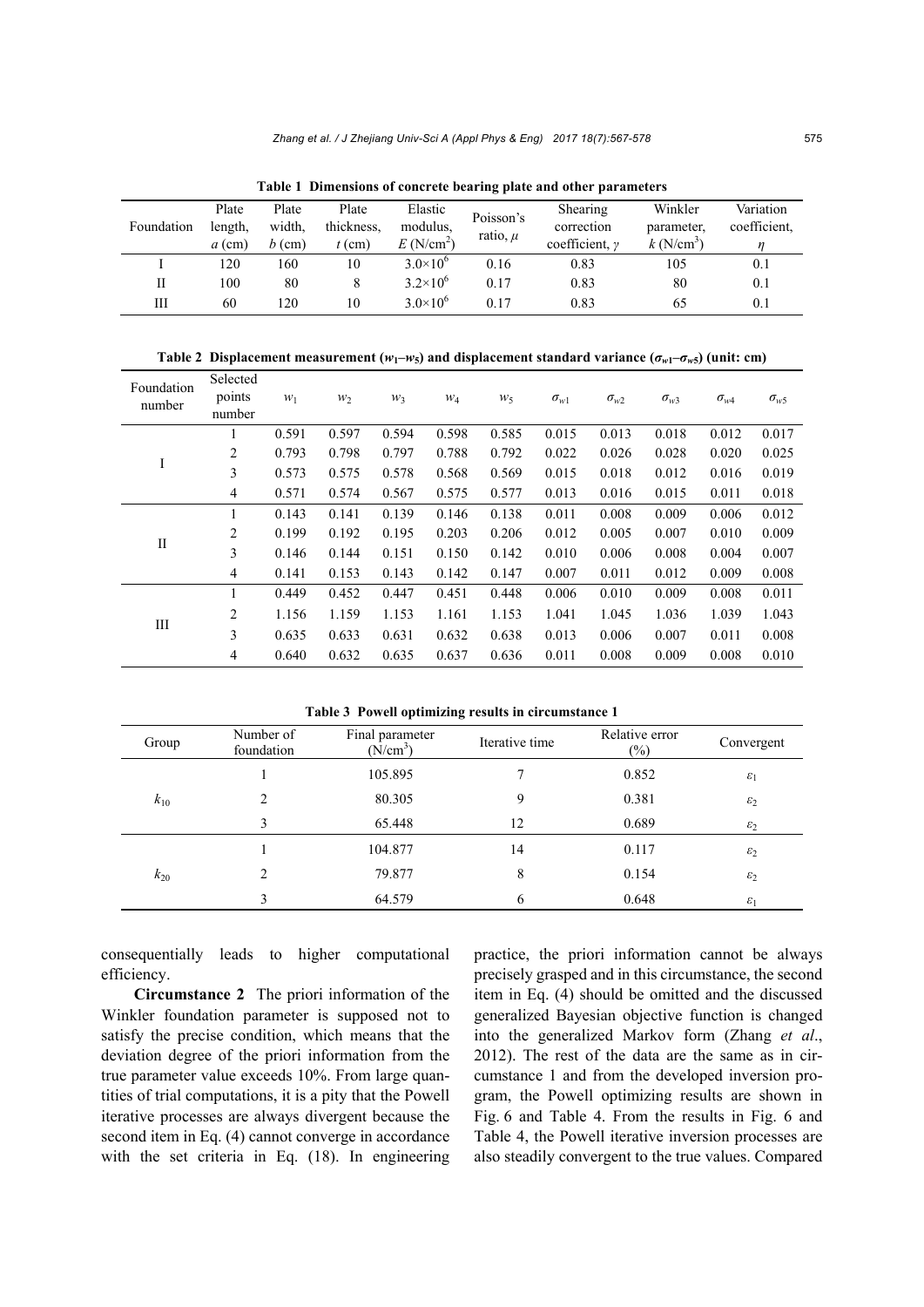

**Fig. 6 Powell iterative inversion process in circumstance**  2: (a)  $k_{10}$  is selected; (b)  $k_{20}$  is selected

with the results of generalized Bayesian objective function in circumstance 1, the iterative inversion times are larger, which indicates that the precise priori information of the Winkler foundation parameter accelerates the Powell iteration. In this circumstance, it is an improvement that the partial derivatives of the systematic responses to the Winkler foundation parameters are still not needed or considered.

**Circumstance 3** The displacement measurement data are supposed to dissatisfy the precise condition, which means that the deviation degree of the measurement data from the true data in Table 2 is set as 10%. The priori information of the Winkler foundation parameter is assumed to satisfy the precise condition and the other data are similar to those in circumstance 1. From the developed inversion program, the Powell optimizing results are shown in Table 5. From the results in Table 5, when the displacement measurement data are imprecise, the Powell iterative processes of the Winkler foundation parameter are divergent and the relative errors are far more than 5% even though the number of the iterations reaches 60. The computational results indicate that the systematic responses must be accurately measured and provided, otherwise the Powell

| Group    | Number of<br>foundation | Final parameter<br>(N/cm <sup>3</sup> ) | Iterative time | Relative error<br>$(\%)$ | Convergent      |
|----------|-------------------------|-----------------------------------------|----------------|--------------------------|-----------------|
|          |                         | 104.880                                 | 8              | 0.114                    | $\varepsilon_2$ |
| $k_{10}$ | $\mathfrak{D}$          | 80.120                                  | 11             | 0.150                    | $\varepsilon_1$ |
|          | 3                       | 64.679                                  | 14             | 0.494                    | $\varepsilon_2$ |
| $k_{20}$ |                         | 104.655                                 | 16             | 0.329                    | $\varepsilon_1$ |
|          | $\mathfrak{D}$          | 79.558                                  | 13             | 0.552                    | $\varepsilon_2$ |
|          | 3                       | 64.788                                  | 10             | 0.326                    | $\varepsilon_2$ |

**Table 4 Powell optimizing results in circumstance 2** 

|  |  | Table 5 Powell optimizing results in circumstance 3 |
|--|--|-----------------------------------------------------|
|  |  |                                                     |

|          |                         |                                         | $\cdot$        |                          |            |
|----------|-------------------------|-----------------------------------------|----------------|--------------------------|------------|
| Group    | Number of<br>foundation | Final parameter<br>(N/cm <sup>3</sup> ) | Iterative time | Relative error<br>$(\%)$ | Convergent |
|          |                         | 129.324                                 | 60             | 23.165                   | No         |
| $k_{10}$ | 2                       | 96.547                                  | 60             | 20.683                   | No         |
|          | 3                       | 84.338                                  | 60             | 29.751                   | No         |
|          |                         | 86.373                                  | 60             | 17.740                   | No         |
| $k_{20}$ | 2                       | 63.124                                  | 60             | 21.095                   | No         |
|          |                         | 50.281                                  | 60             | 22.645                   | No         |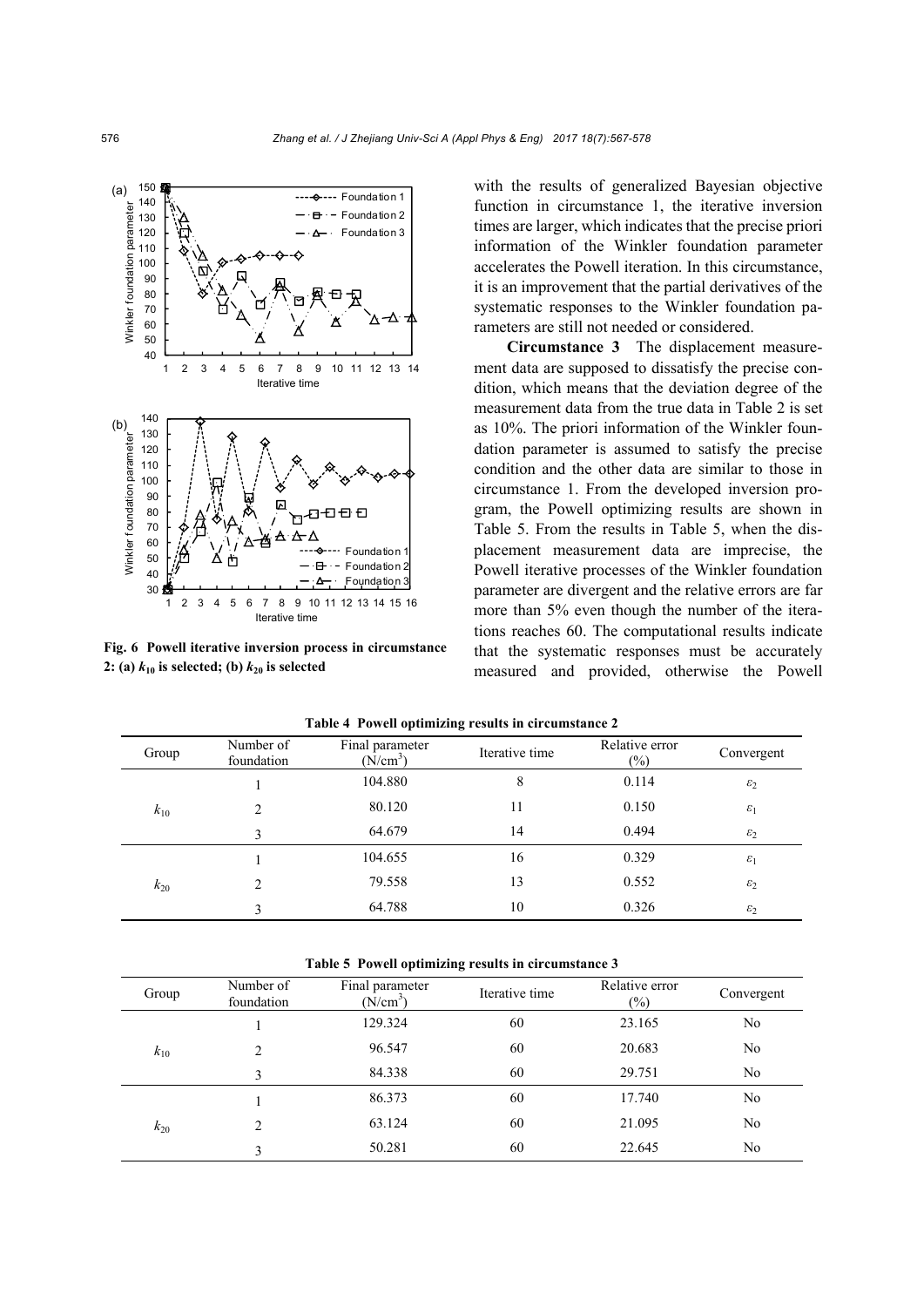optimizing inversion cannot be efficiently completed. Thus, the precision of the measured systematic response is of great importance.

#### **6 Conclusions**

The research emphasis in this paper is how to derive the Powell optimizing inversion mechanical model of foundation parameters with generalized Bayesian theory. From inversion model deduction and typical example analysis and compared with valuable references, the main conclusions can be achieved:

1. The Powell optimizing inversion theory of the foundation parameter based on generalized Bayesian theory is deduced and the Powell iterative inversion processes are steadily convergent to the true values, which indicates that the Powell inversion mechanical model is correct and reliable.

2. The derived Powell optimizing inversion model based on generalized Bayesian theory has universal significance for different kinds of foundation parameters and only the corresponding foundation model should be taken into consideration.

3. Unlike the Kalman filtering theory and the conjugate gradient theory, the partial derivatives of the systematic responses to the foundation parameters are not relevant to the Powell inversion process, which indicates that the Powell inversion theory is of higher computational efficiency.

4. Searching of the optimal step length is a fairly complicated problem in parameter inversion. The quadratic parabolic interpolation method derived in this paper can automatically determine the span of the optimal step length and then achieve the step length.

#### **References**

- Belabed, Z., Houari, M.S.A., Tounsi, A., *et al*., 2014. An efficient and simple higher order shear and normal deformation theory for functionally graded material (FGM) plates. *Composites Part B: Engineering*, **60**:274-283. http://dx.doi.org/10.1016/j.compositesb.2013.12.057
- Bennoun, M., Houari, M.S.A., Tounsi, A., 2016. A novel five variable refined plate theory for vibration analysis of functionally graded sandwich plates. *Mechanics of Advanced Materials and Structures*, **23**(4):423-431. http://dx.doi.org/10.1080/15376494.2014.984088
- Bouderba, B., Houari, M.S.A., Tounsi, A., 2013. Thermomechanical bending response of FGM thick plates resting on

Winkler-Pasternak elastic foundations. *Steel and Composite Structures*, **14**(1):85-104.

http://dx.doi.org/10.12989/scs.2013.14.1.085

Bourada, M., Kaci, A., Houari, M.S.A., *et al*., 2015. A new simple shear and normal deformations theory for functionally graded beams. *Steel and Composite Structures*, **18**(2):409-423.

http://dx.doi.org/10.12989/scs.2015.18.2.409

- Bousahla, A.A., Houari, M.S.A., Tounsi, A., *et al*., 2014. A novel higher order shear and normal deformation theory based on neutral surface position for bending analysis of advanced composite plates. *International Journal of Computational Methods*, **11**(06):1350082. http://dx.doi.org/10.1142/S0219876213500825
- Chen, B.H., Zhao, H.B., Ru, Z.L., *et al*., 2015. Probabilistic back analysis for geotechnical engineering based on Bayesian and support vector machine. *Journal of Central South University*, **22**(12):4778-4786. http://dx.doi.org/10.1007/s11771-015-3029-1
- Ching, J., Phoon, K.K., Wu, S.H., 2016. Impact of statistical uncertainty on geotechnical reliability estimation. *Journal of Engineering Mechanics*, **142**(6):04016027. http://dx.doi.org/10.1061/(ASCE)EM.1943-7889.0001075
- Fathi, A., Poursartip, B., Stokoe II, K.H., *et al*., 2016. Threedimensional P- and S-wave velocity profiling of geotechnical sites using full-waveform inversion driven by field data. *Soil Dynamics and Earthquake Engineering*, **87**(8):63-81.

http://dx.doi.org/10.1016/j.soildyn.2016.04.010

- Hamdia, K.M., Zhuang, X.Y., He, P.F., *et al*., 2016. Fracture toughness of polymeric particle nanocomposites: evaluation of models performance using Bayesian method. *Composites Science and Technology*, **126**:122-129. http://dx.doi.org/10.1016/j.compscitech.2016.02.012
- Hamidi, A., Houari, M.S.A., Mahmoud, S.R., *et al*., 2015. A sinusoidal plate theory with 5-unknowns and stretching effect for thermomechanical bending of functionally graded sandwich plates. *Steel and Composite Structures*, **18**(1):235-253.

http://dx.doi.org/10.12989/scs.2015.18.1.235

Hebali, H., Tounsi, A., Houari, M.S.A., *et al*., 2014. New quasi-3D hyperbolic shear deformation theory for the static and free vibration analysis of functionally graded plates. *Journal of Engineering Mechanics*, **140**(2):374- 383.

http://dx.doi.org/10.1061/(ASCE)EM.1943-7889.0000665

Jia, Y.F., Chi, S.C., 2015. Back-analysis of soil parameters of the Malutang II concrete face rockfill dam using parallel mutation particle swarm optimization. *Computers and Geotechnics*, **65**:87-96.

http://dx.doi.org/10.1016/j.compgeo.2014.11.013

Kim, J., Kim, J., Kim, M., *et al*., 2015. Prediction of ground load by performing back analysis using composite support model in concrete lining design. *KSCE Journal of Civil Engineering*, **19**(6):1697-1706. http://dx.doi.org/10.1007/s12205-015-1514-6